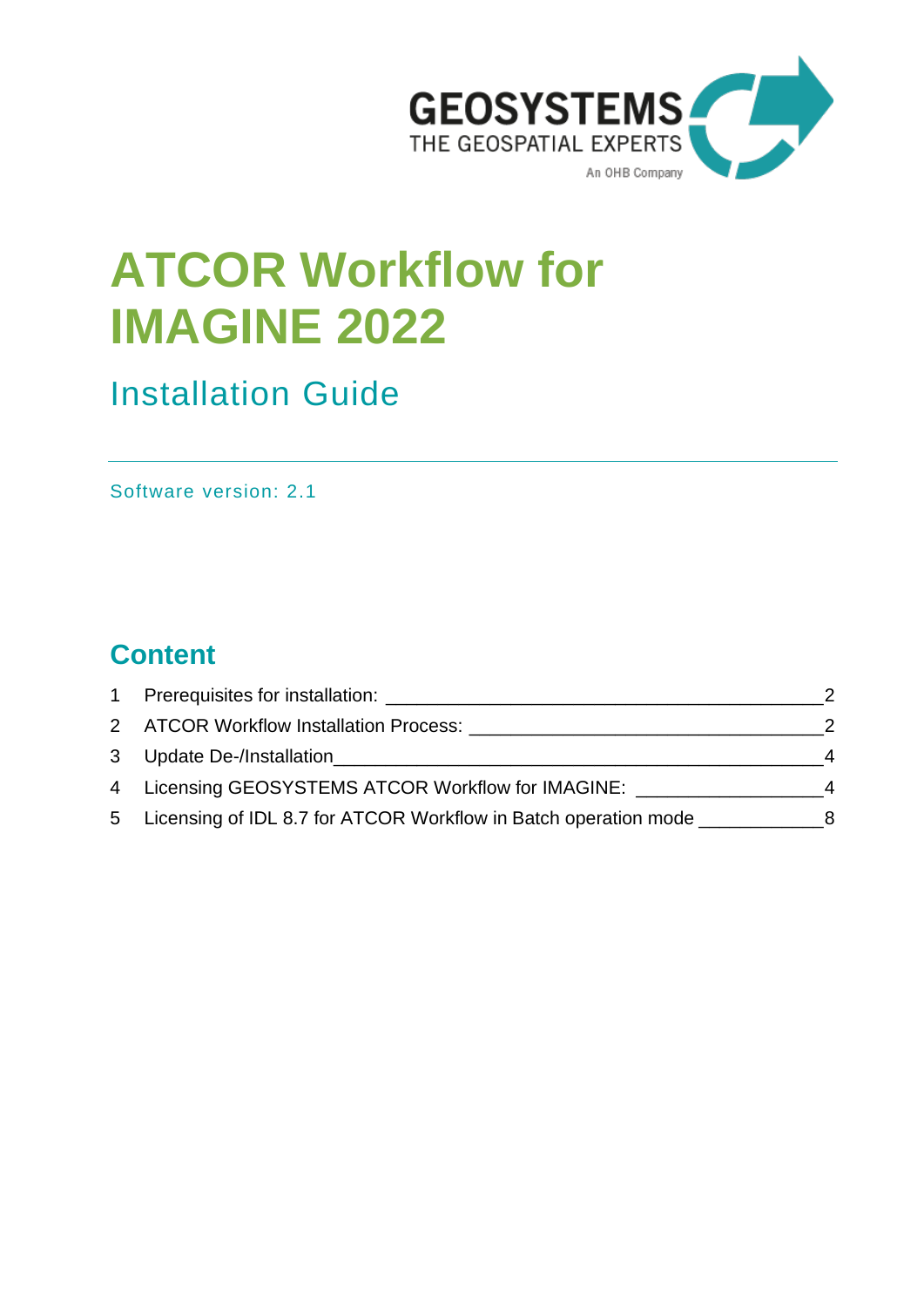#### <span id="page-1-0"></span>**1 Prerequisites for installation:**

- 1. ERDAS IMAGINE **2022** (installed and licensed)
- 2. GEOSYSTEMS License Tools [\(https://www.geosystems.de/en/products/atcor-workflow-for](https://www.geosystems.de/en/products/atcor-workflow-for-imagine/download/)[imagine/download/\)](https://www.geosystems.de/en/products/atcor-workflow-for-imagine/download/)
- 3. ATCOR Workflow Installer [\(https://www.geosystems.de/en/products/atcor-workflow-for](https://www.geosystems.de/en/products/atcor-workflow-for-imagine/download/)[imagine/download/\)](https://www.geosystems.de/en/products/atcor-workflow-for-imagine/download/)
- 4. ATCOR Workflow for IMAGINE License Key and the corresponding ReSe License Key (both provided by GEOSYSTEMS) (**see Chapter 4** for retrieving the Host-ID for licensing)
- 5. Optional: Activation code for a commercial IDL 8.7 license for batch processing

#### <span id="page-1-1"></span>**2 ATCOR Workflow Installation Process:**

- a) Start the installer for ATCOR Workflow for IMAGINE 2022
- b) Select an Installer Language

| Installer Language |                           |        |  |  |  |
|--------------------|---------------------------|--------|--|--|--|
|                    | Please select a language. |        |  |  |  |
|                    | English                   |        |  |  |  |
|                    | ОК                        | Cancel |  |  |  |

- c) Close other applications, if open (i.e. IMAGINE)
- d) Agree license terms
- e) Check all boxes for a new installation
- f) Check mark Licensing Tools, if not already installed

| C <sup>+</sup> GEOSYSTEMS ATCOR Workflow for IMAGINE 2020 Installation<br><b>GEOSYSTEMS</b><br>THE GEOSPATIAL EXPERTS                                                     | Komponenten auswählen<br>Wählen Sie die Komponenten aus, die Sie installieren möchten.     |                                                                                                          |  |  |  |
|---------------------------------------------------------------------------------------------------------------------------------------------------------------------------|--------------------------------------------------------------------------------------------|----------------------------------------------------------------------------------------------------------|--|--|--|
| Wählen Sie die Komponenten aus, die Sie installieren möchten und wählen Sie diejenigen ab,<br>die Sie nicht installieren wollen. Klicken Sie auf Weiter, um fortzufahren. |                                                                                            |                                                                                                          |  |  |  |
| Wählen Sie die Komponenten<br>aus, die Sie installieren<br>möchten:                                                                                                       | V GEOSYSTEMS Atcor<br>✔ ATCOR core component<br>V Lizenztools<br>V VC 2017 Laufzeitumgebur | Beschreibung<br>Bewegen Sie den<br>Mauszeiger über eine<br>Komponente, um ihre<br>Beschreibung zu sehen. |  |  |  |
| Benötigter Speicher: 369.3MB                                                                                                                                              | ∢<br>>                                                                                     |                                                                                                          |  |  |  |
| Nullsoft Install System v2.46                                                                                                                                             | < Zurück                                                                                   | Abbrechen<br>Weiter >                                                                                    |  |  |  |



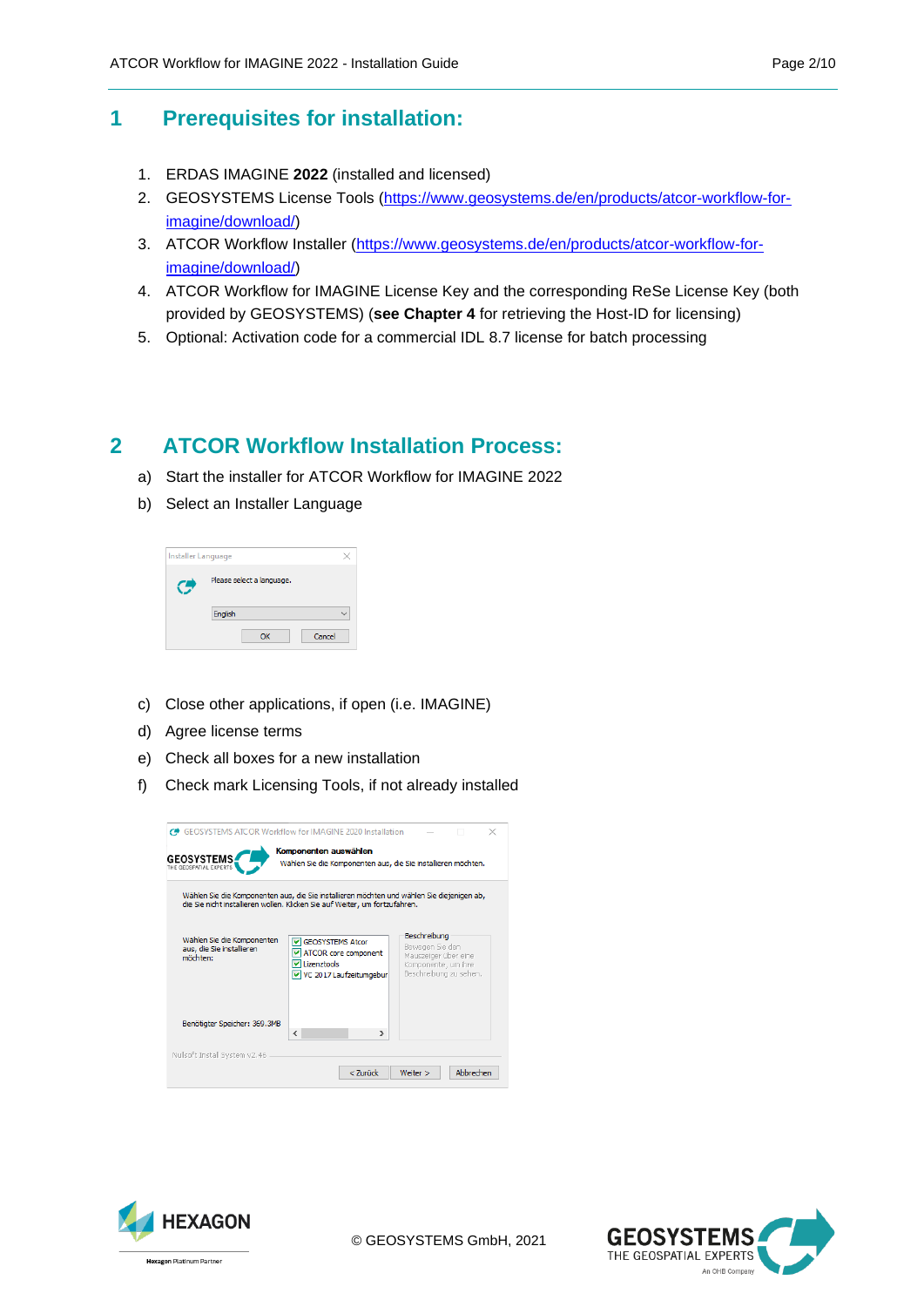g) Select Destination Folder



h) Select the provided ReSe ATCOR License to continue:

| ReSe ATCOR Lizenz-Datei                                                                                                                                                                                                                                                                                     | Bitte wählen Sie die ReSe ATCOR Lizenz-Datei aus. |                        |  |  |
|-------------------------------------------------------------------------------------------------------------------------------------------------------------------------------------------------------------------------------------------------------------------------------------------------------------|---------------------------------------------------|------------------------|--|--|
| Bitte wählen Sie die ReSe ATCOR Lizenz-Datei aus, um die Software zu lizensieren.<br>Diese Datei sollte Ihnen zusammen mit der GEOSYSTEMS Lizenz-Datei zugesendet<br>worden sein. Wenn Sie keine Lizenz-Datei erhalten haben, kontaktieren Sie bitte den<br>GEOSYSTEMS Support unter support@geosystems.de. |                                                   |                        |  |  |
|                                                                                                                                                                                                                                                                                                             |                                                   | Lizenz-Datei auswählen |  |  |
|                                                                                                                                                                                                                                                                                                             |                                                   |                        |  |  |
| Nullsoft Install System v2.46                                                                                                                                                                                                                                                                               |                                                   |                        |  |  |

If the ReSe License is missing please get in contact with [keycode@geosystems.de](mailto:keycode@geosystems.de?subject=Lizenzanfrage%20ATCOR%20Workflow%20für%20IMAGINE)

i) If required, a basic DEM can be installed. (optional for enhancing the ATCOR3 process)

|                                            | GEOSYSTEMS ATCOR Workflow for IMAGINE 2020 Installation           |           | × |
|--------------------------------------------|-------------------------------------------------------------------|-----------|---|
| <b>GEOSYSTEMS</b><br>THE GEOSPATIAL EXPERT | Download USGS GMTED 2010 DEM<br>Laden Sie das USGS GMTED 2010 DEM |           |   |
| Optionaler Download des GMTED 2010 DEM     |                                                                   |           |   |
| GMTED 2010 DEM herunterladen               |                                                                   |           |   |
| Herunterladen von:                         | http://www.yourgeo.de/gmted2010/gmted2010.zip                     |           |   |
| Weitere Informationen<br>unter:            | http://topotools.cr.usgs.gov/GMTED_viewer/                        |           |   |
| Datei speichern unter:                     | \\filesrv\users\MSauerbier\config\Eigene Date Auswählen           |           |   |
|                                            |                                                                   |           |   |
|                                            |                                                                   |           |   |
| Nullsoft Install System v2.46              |                                                                   |           |   |
|                                            | <b>Installieren</b><br>< Zurück                                   | Abbrechen |   |





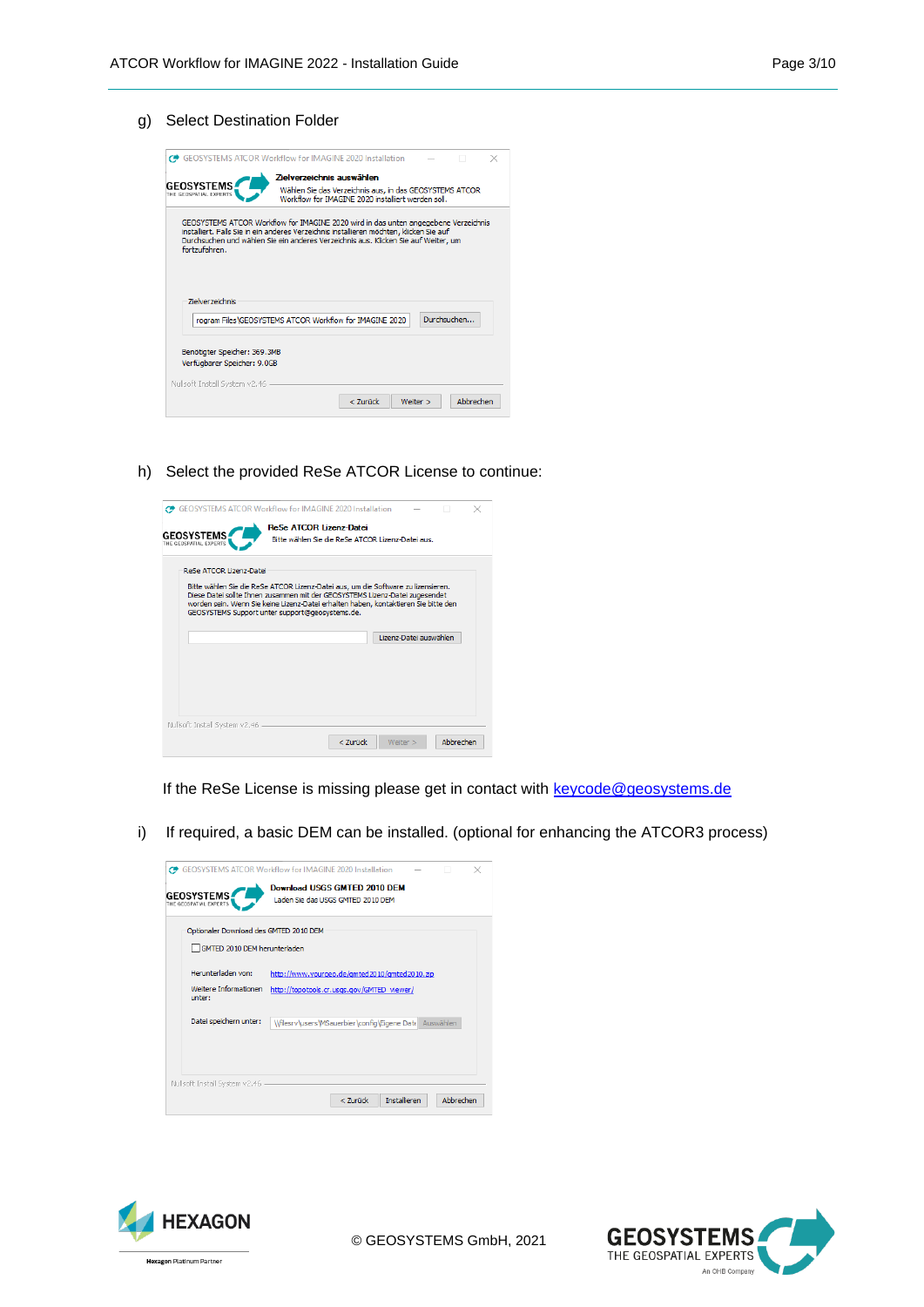j) Install ATCOR Workflow for IMAGINE

|                                             | ○ GEOSYSTEMS ATCOR Workflow for IMAGINE 2020 Installation<br>n<br>×                       |
|---------------------------------------------|-------------------------------------------------------------------------------------------|
|                                             | Installiere                                                                               |
| <b>GEOSYSTEMS</b><br>THE GEOSPATIAL EXPERTS | Bitte warten Sie, während GEOSYSTEMS ATCOR Workflow for<br>IMAGINE 2020 installiert wird. |
|                                             |                                                                                           |
|                                             |                                                                                           |
| Details anzeigen                            |                                                                                           |
|                                             |                                                                                           |
|                                             |                                                                                           |
|                                             |                                                                                           |
|                                             |                                                                                           |
|                                             |                                                                                           |
|                                             |                                                                                           |
|                                             |                                                                                           |
| Nullsoft Install System v2.46               |                                                                                           |
|                                             |                                                                                           |

### <span id="page-3-0"></span>3 Update De-/Installation

If you do have an older Version installed on your system, please deactivate and remove it before installing the new one.

**Important:** Do not deinstall IMAGINE before ATCOR Workflow for IMAGINE!

- a) Close IMAGINE
- b) Stop GEOSYSTEMS License Service
- c) Deinstall ATCOR Workflow for IMAGINE under Program and Features
- d) Install the new ATCOR Workflow for IMAGINE as described above (You may uncheck GEOSYSTEMS License Tools)

## <span id="page-3-1"></span>**4** Licensing GEOSYSTEMS ATCOR Workflow for IMAGINE**:**

- 1) Install **GEOSYSTEMS** License Tool
	- a) Select Installer Language for the GEOSYSTEMS License Tool

| Installer Language |                           |  |
|--------------------|---------------------------|--|
|                    | Please select a language. |  |
|                    | English                   |  |
|                    | Cancel<br>OK              |  |



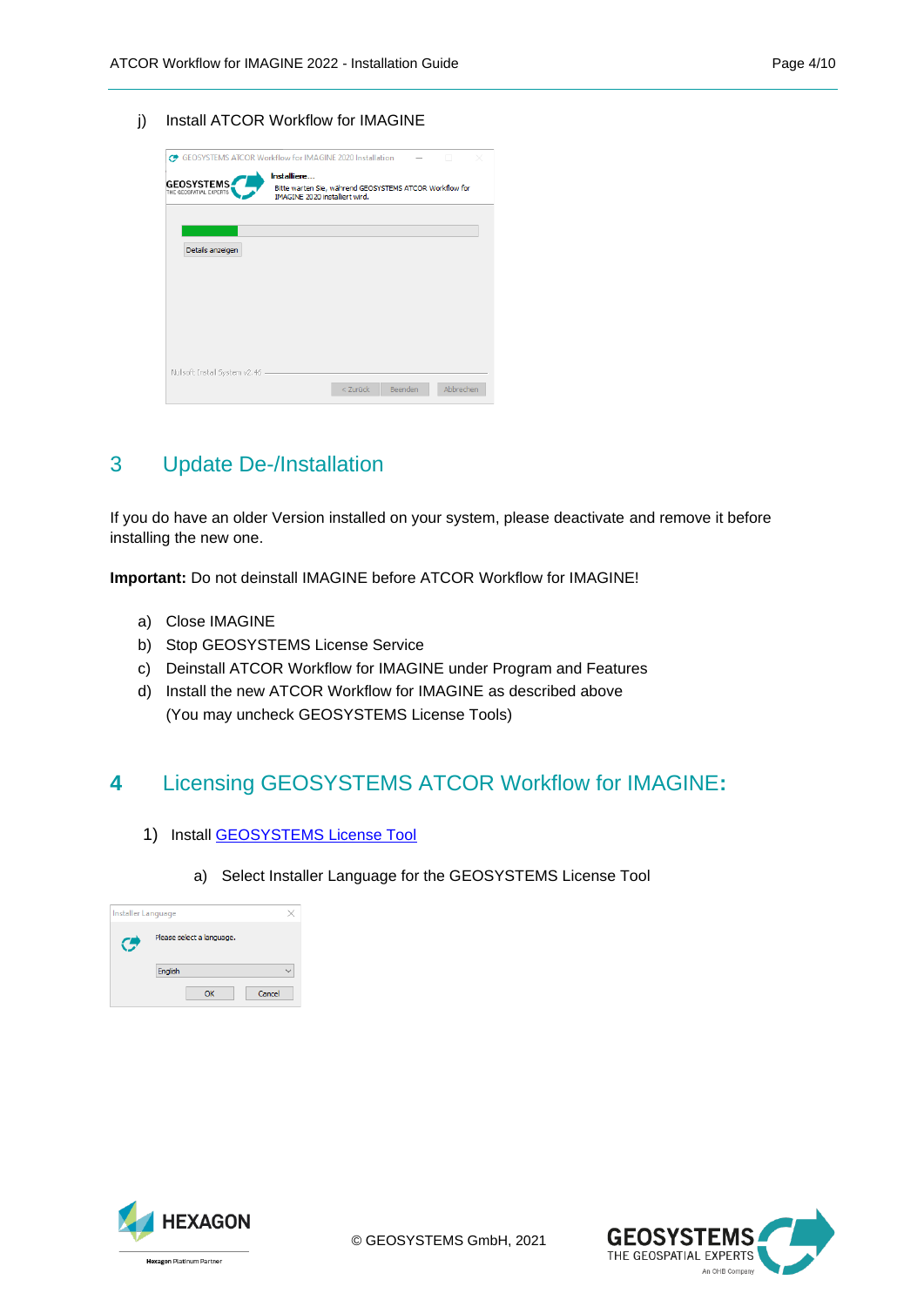#### b) Start GEOSYSTEMS License Tools Setup

| GEOSYSTEMS License Tools 1.6.0 Setup      |                                                                                                                                                                                                                                                                                                                                                                                     |      |        | × |
|-------------------------------------------|-------------------------------------------------------------------------------------------------------------------------------------------------------------------------------------------------------------------------------------------------------------------------------------------------------------------------------------------------------------------------------------|------|--------|---|
| <b>GEOSYSTEM:</b><br><b>OSPATIAL EXPI</b> | Welcome to the GFOSYSTEMS<br>License Tools 1.6.0 Setup Wizard<br>This wizard will quide you through the installation of<br>GEOSYSTEMS License Tools 1.6.0.<br>It is recommended that you close all other applications<br>before starting Setup. This will make it possible to update<br>relevant system files without having to reboot your<br>computer.<br>Click Next to continue. |      |        |   |
|                                           |                                                                                                                                                                                                                                                                                                                                                                                     | Next | Cancel |   |

#### c) Accept Terms of Agreement



d) Define Destination Folder and start the installation

|                               | <b>Choose Install Location</b>                                                                     |        |  |
|-------------------------------|----------------------------------------------------------------------------------------------------|--------|--|
| <b>GEOSYSTEMS</b>             | Choose the folder in which to install GEOSYSTEMS License Tools                                     |        |  |
| THE GEOSPATIAL EXPERTS        | 1,6.0.                                                                                             |        |  |
|                               | Setup will install GEOSYSTEMS License Tools 1.6.0 in the following folder. To install in a         |        |  |
|                               | different folder, click Browse and select another folder. Click Install to start the installation. |        |  |
|                               |                                                                                                    |        |  |
|                               |                                                                                                    |        |  |
|                               |                                                                                                    |        |  |
|                               |                                                                                                    |        |  |
|                               |                                                                                                    |        |  |
| <b>Destination Folder</b>     |                                                                                                    |        |  |
|                               |                                                                                                    | Browse |  |
|                               | C: Vrogram Files (x86) \GEOSYSTEMS License Tools 1.6.0                                             |        |  |
|                               |                                                                                                    |        |  |
| Space required: 42.2MB        |                                                                                                    |        |  |
| Space available: 9.0GB        |                                                                                                    |        |  |
| Nullsoft Install System v2.46 |                                                                                                    |        |  |



© GEOSYSTEMS GmbH, 2021

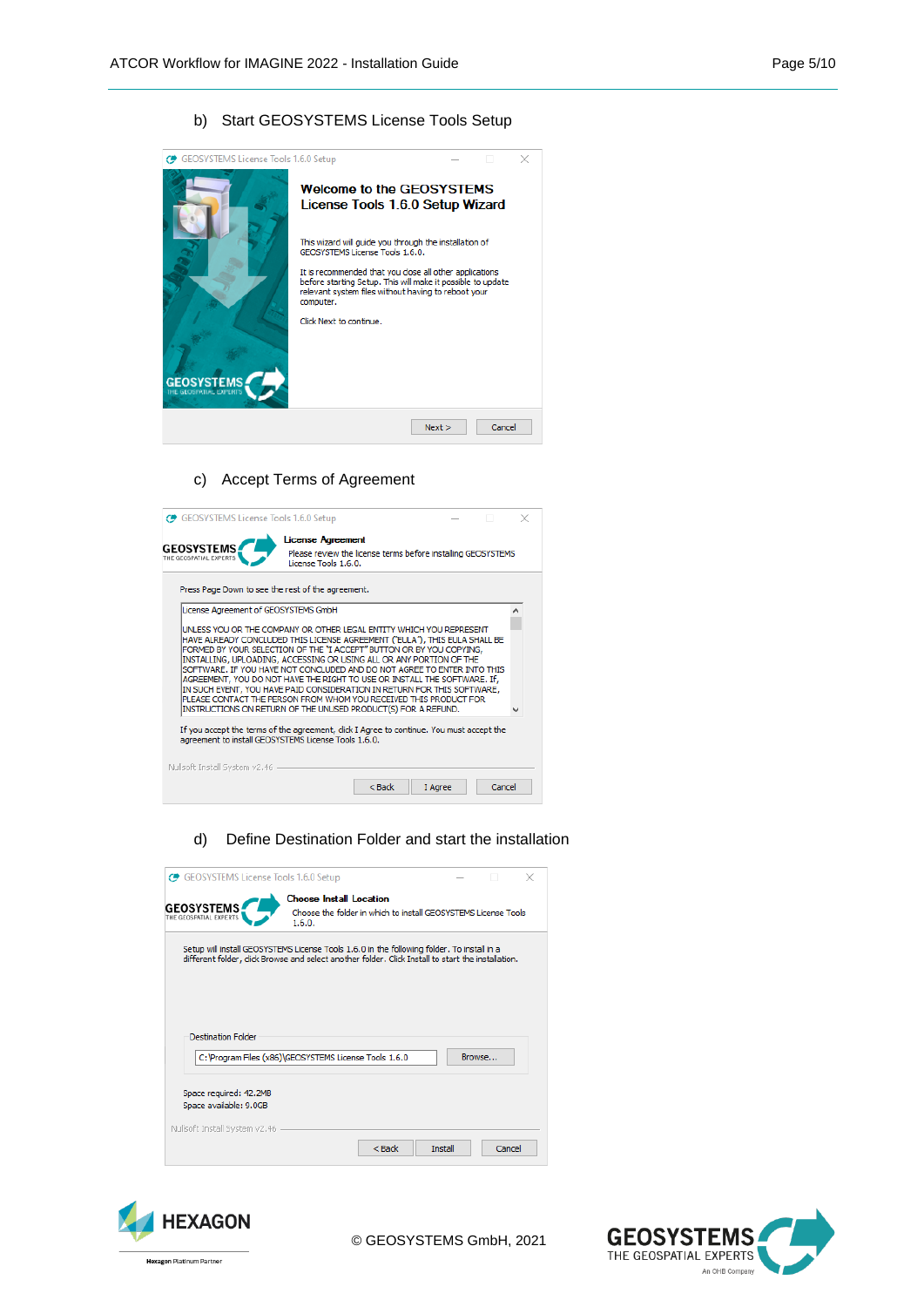#### e) Start GEOSYSTEMS License Tools

| <b>GEOSYSTEMS License Tools 1.6.0 Installation</b><br>ⅇ |                                                                                                                                                                                                                                                                  |                |           |  |
|---------------------------------------------------------|------------------------------------------------------------------------------------------------------------------------------------------------------------------------------------------------------------------------------------------------------------------|----------------|-----------|--|
| <b>GEOSYSTEMS</b><br>THE GEOSPATIAL EXPER               | Die Installation von GEOSYSTEMS<br>License Tools 1.6.0 wird<br>GEOSYSTEMS License Tools 1.6.0 wurde auf Ihrem Computer<br>installiert.<br>Klicken Sie auf Fertig stellen, um den<br>Installations-Assistenten zu schließen.<br>GEOSYSTEMS License Tool ausführen |                |           |  |
|                                                         | $<$ Zurück                                                                                                                                                                                                                                                       | Fertig stellen | Abbrechen |  |

#### k) Close GEOSYSTEMS Installation Guide

|                               | $\times$<br>GEOSYSTEMS ATCOR Workflow for IMAGINE 2018 Setu       |  |  |  |  |
|-------------------------------|-------------------------------------------------------------------|--|--|--|--|
| <b>GEOSYSTEMS</b>             | <b>Installation Complete</b><br>Setup was completed successfully. |  |  |  |  |
| Completed                     |                                                                   |  |  |  |  |
| Show details                  |                                                                   |  |  |  |  |
|                               |                                                                   |  |  |  |  |
|                               |                                                                   |  |  |  |  |
|                               |                                                                   |  |  |  |  |
|                               |                                                                   |  |  |  |  |
| Nullsoft Install System v2.46 | Close<br>$<$ Back<br>Cancel                                       |  |  |  |  |

2) Use the "Get HostID"-function to derive the Host-ID.

|             |             |                                                        | <b>GEOSYSTEMS License Tool 1.3</b> |
|-------------|-------------|--------------------------------------------------------|------------------------------------|
| <b>File</b> |             | Get HostID   License Sources   License Service   About |                                    |
|             | Show HostID |                                                        |                                    |
|             |             |                                                        |                                    |



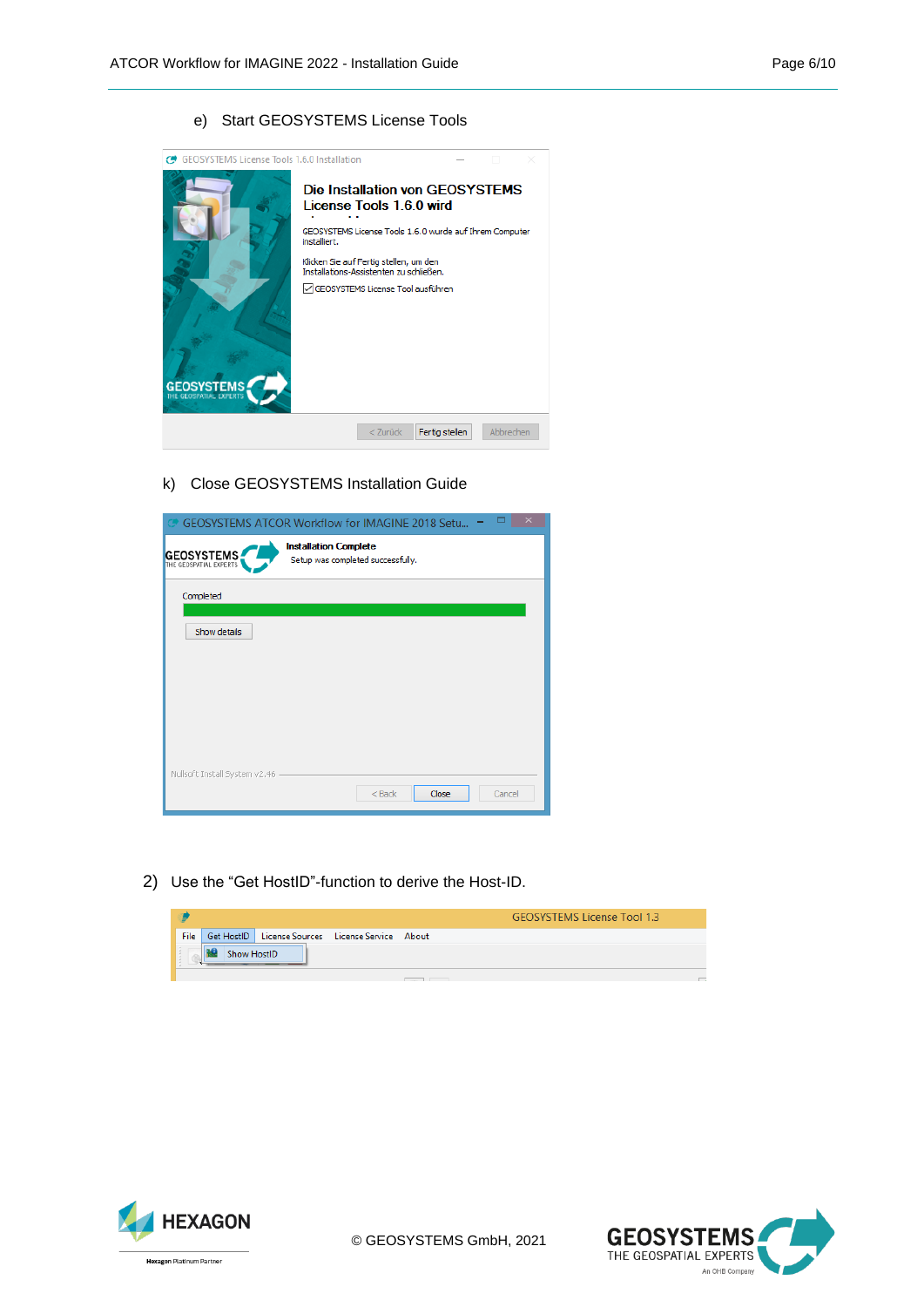|                        | Get HostID License Sources License Service About                                           |                           |                          |               |       |
|------------------------|--------------------------------------------------------------------------------------------|---------------------------|--------------------------|---------------|-------|
|                        | <b>QPOBU</b>                                                                               |                           |                          |               |       |
|                        |                                                                                            |                           | e                        |               |       |
| <b>License Sources</b> |                                                                                            | <b>Available Products</b> | Versions                 | Product Info. | Value |
|                        | bat c Shows HostiDs of this computer                                                       |                           | $\overline{\phantom{a}}$ | $\times$      |       |
| Me                     | <b>HostIDs</b>                                                                             | Type                      | <b>Description</b>       |               |       |
|                        | $\times$ Ethernet                                                                          |                           |                          |               |       |
|                        | 309c23819a1e                                                                               | LAN                       | Realtek PCIe Gb          |               |       |
|                        | 0a0027000006<br><b>GEOSYSTEMS Dongle (not available)</b><br>> DISK Serial<br>$>$ BIOS UUID | <b>LAN</b>                | VirtualBox Host          |               |       |
|                        | Copy selected ID                                                                           | Close                     |                          |               |       |

a) Use the 'Copy selected ID' Button and submit the Host-ID to us [\(keycode@geosystems.de\)](mailto:keycode@geosystems.de)

Please use a LAN-ID, if possible. Wireless-IDs do not exist, when the device is switched off.

- b) The ATCOR Workflow license like the ReSe ATCOR license (needed during the installation process) will be send to you as soon as possible.
- 3) Adding the license
	- a) After receiving the ATCOR Workflow License you can load it via 'Add Local License':



b) Finally, your correct License Tool should look like this (click on current license source and product to display):

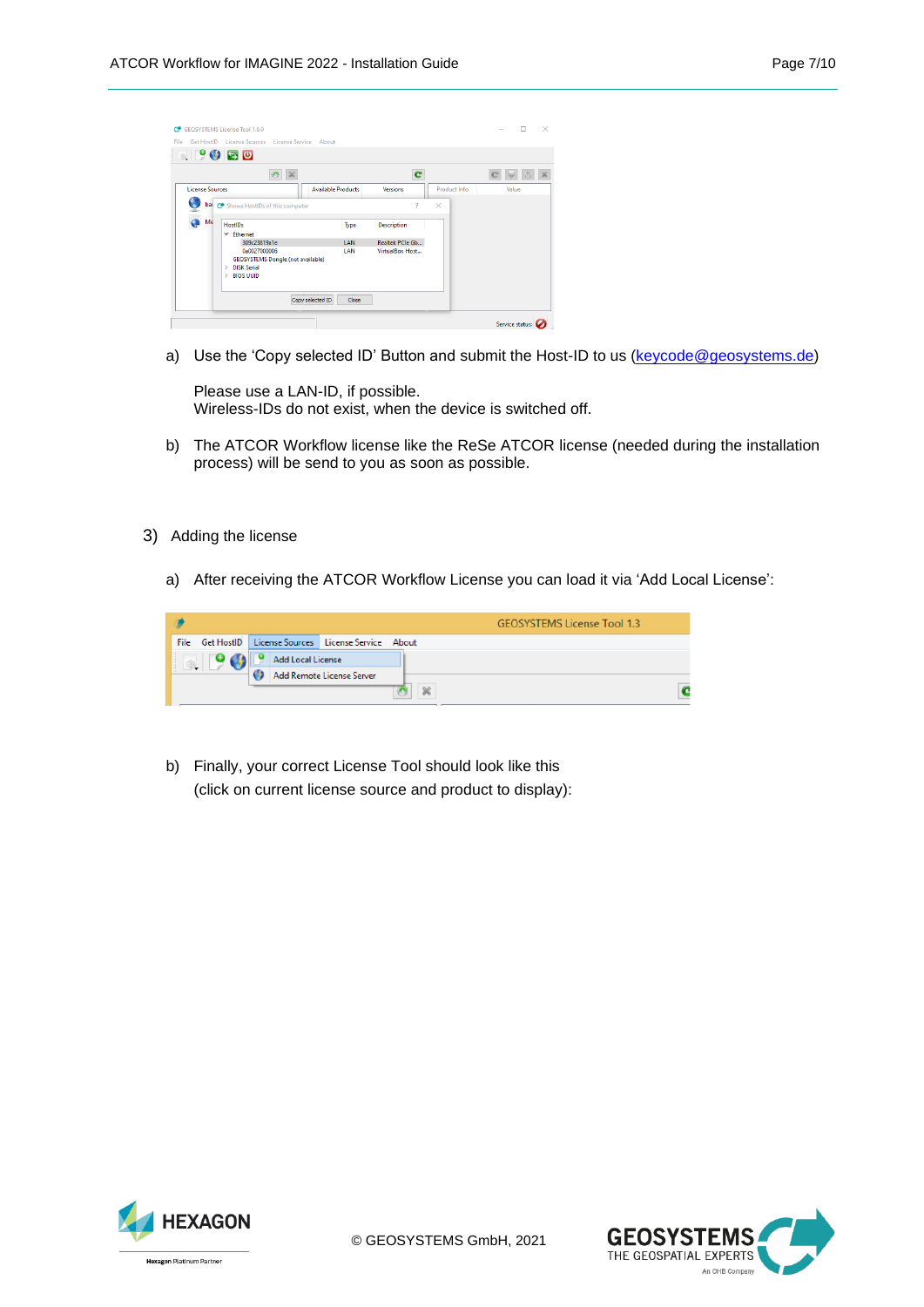| GEOSYSTEMS License Tool 2.0                           |                |                           | ▶               |              |                        | $\times$<br>П          |
|-------------------------------------------------------|----------------|---------------------------|-----------------|--------------|------------------------|------------------------|
| File Get HostID License Sources License Service About |                |                           |                 |              |                        |                        |
| $\bullet$ 9050                                        |                |                           |                 |              |                        |                        |
|                                                       | $\pmb{\times}$ |                           | C               |              |                        | e                      |
| <b>License Sources</b>                                |                | <b>Available Products</b> | <b>Versions</b> |              | Product Info           | Value                  |
| $\bullet$<br>servername                               |                | 1 atcor                   | 2016            |              | 1 Name                 | atcoroperators         |
| tID=309c2381.<br>$\bullet$                            |                | 2 atcoroperators          | 2022            | $\mathbf{2}$ | Version                | 2022                   |
|                                                       |                | 3 metamorphit             | 1.1             |              | 3 Expiration date      | 31-dec-2021(2)         |
|                                                       |                | 4 noclouds                | 2020            |              | 4 Number of Licenses 2 |                        |
|                                                       |                | 5 noclouds_mosaic         | 2020            |              | 5 Licenses in use      | $\mathbf 0$            |
|                                                       |                | 6 pix4d_operators         | 2020            |              | 6 Customer info        | GEOSYSTEMS, Spitzer(2) |
|                                                       |                | 7 sentinelservice         | 1.0             |              | 7 Contract info        | #21-387#, MERKUR(2)    |
|                                                       |                | 8 smoperators             | 2015            |              |                        |                        |
|                                                       |                | 9 uavoperators            | 2020            |              |                        |                        |
|                                                       |                |                           |                 |              |                        |                        |
|                                                       |                |                           |                 |              |                        | Service status:        |

## <span id="page-7-0"></span>5 Licensing of IDL 8.7 for ATCOR Workflow in Batch operation mode

If you have purchased the batch operation mode version of ATCOR Workflow for IMAGINE 2022, you have received an activation code for IDL 8.7 and a download link for the IDL 8.7.2 software. If you have downloaded the ZIP-file, after extraction you should see two installers:

- 1) Flexnetserver2017.08-win.exe
- 2) Idl872-win.exe

Install both of them to the **default directories on the machine that will serve as the license server** as proposed by the installers. Then, start the Harris license administration tool **Harris License Administrator.** It should look like the following figure:

| <b>77</b> Harris License Administrator            |                                                                     | $\times$                                                      |
|---------------------------------------------------|---------------------------------------------------------------------|---------------------------------------------------------------|
| <b>HARRIS</b> ®                                   | Activate licenses to your local computer (not for license servers). |                                                               |
| <b>GEOSPATIAL SOLUTIONS</b>                       | Type or paste in your activation codes and press Activate.          |                                                               |
| Activate Local License                            | Activation codes should have the form 0000-0000-0000-0000           |                                                               |
| Deactivate Local License                          |                                                                     |                                                               |
| <b>Use License Server</b>                         | $\epsilon$                                                          |                                                               |
| Borrow Licenses from a Server                     | Quantity: 1                                                         |                                                               |
| Activate License on this Server                   | Activate                                                            |                                                               |
| Deactivate License on this Server                 |                                                                     |                                                               |
|                                                   | $\Box$ Use a proxy server                                           |                                                               |
|                                                   | Server:                                                             | Port:                                                         |
|                                                   | Proxy requires a password                                           |                                                               |
| <b>View Licenses</b>                              | Username: New York 1999<br>Password:                                |                                                               |
|                                                   |                                                                     |                                                               |
| <b>View Log</b>                                   |                                                                     | Close                                                         |
| <b>HEXAGON</b><br><b>Hexagon Platinum Partner</b> | © GEOSYSTEMS GmbH, 2021                                             | <b>GEOSYSTEMS</b><br>THE GEOSPATIAL EXPERTS<br>An OHB Company |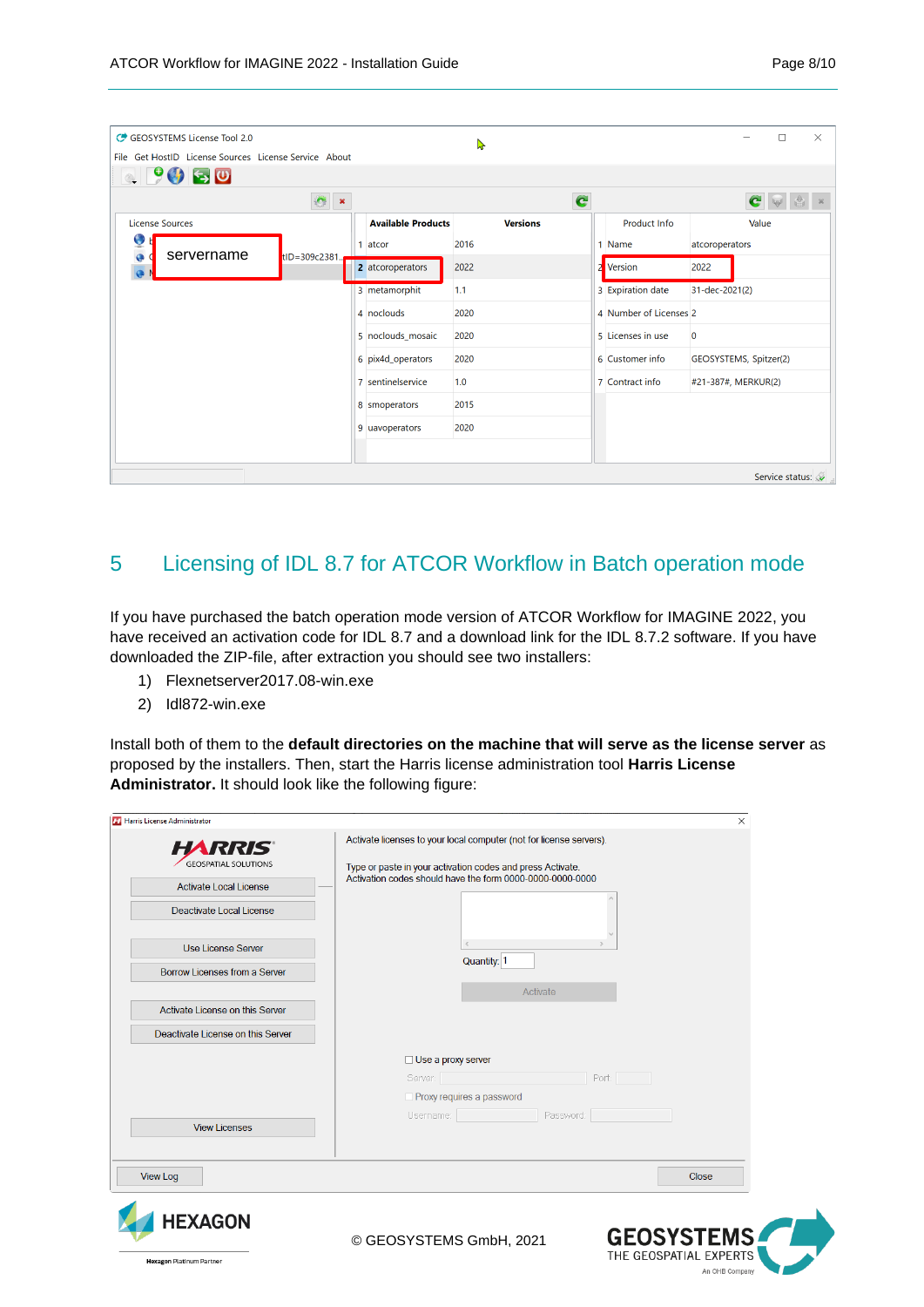Here, you have different options depending on your IT infrastructure.

Choose "Activate License on this Server" and set the Port (default: 7070) if necessary. Make sure that the Port is enabled in your network environment. Insert the IDL activation code in the empty field, make sure that "Quantity" matches the number of your IDL licenses and press activate. The following screenshot shows the activation window:

| Harris License Administrator      |                                                                                                                         | $\times$ |
|-----------------------------------|-------------------------------------------------------------------------------------------------------------------------|----------|
| <b>HARRIS®</b>                    | Activate licenses on this license server.                                                                               |          |
| <b>GEOSPATIAL SOLUTIONS</b>       | Port: 7070<br>Server: localhost                                                                                         |          |
| Activate Local License            | Type or paste in your activation codes and press Activate.<br>Activation codes should have the form 0000-0000-0000-0000 |          |
| Deactivate Local License          |                                                                                                                         |          |
| Use License Server                |                                                                                                                         |          |
| Borrow Licenses from a Server     | $\epsilon$<br>Quantity: 1                                                                                               |          |
| Activate License on this Server   | Activate                                                                                                                |          |
| Deactivate License on this Server |                                                                                                                         |          |
|                                   |                                                                                                                         |          |
|                                   |                                                                                                                         |          |
|                                   |                                                                                                                         |          |
| <b>View Licenses</b>              |                                                                                                                         |          |
| <b>View Log</b>                   |                                                                                                                         | Close    |
|                                   |                                                                                                                         |          |

After activation, check under "View Licenses" if they were activated successfully:

| Harris License Administrator      |                                |                                                             |                                                         |                               |
|-----------------------------------|--------------------------------|-------------------------------------------------------------|---------------------------------------------------------|-------------------------------|
| <b>HARRIS®</b>                    |                                | View current licenses and activation codes ( $*$ = server). |                                                         |                               |
| <b>GEOSPATIAL SOLUTIONS</b>       | <b>IDL 8.7 Runtime License</b> | <b>Name</b>                                                 | <b>Activate Code</b><br>**** <sub>*****</sub> ****-2B2D | Maintenance ID<br>MNT-5507448 |
| <b>Activate Local License</b>     |                                |                                                             |                                                         |                               |
| Deactivate Local License          |                                |                                                             |                                                         |                               |
| Use License Server                | $\leftarrow$                   |                                                             |                                                         | $\rightarrow$                 |
| Borrow Licenses from a Server     |                                |                                                             |                                                         | $\wedge$                      |
| Activate License on this Server   |                                |                                                             |                                                         |                               |
| Deactivate License on this Server |                                |                                                             |                                                         |                               |
|                                   |                                |                                                             |                                                         |                               |
|                                   | æ                              | □ Show feature details □ Show in-use counts                 |                                                         |                               |
| <b>View Licenses</b>              |                                | Copy to Clipboard                                           | Save to File                                            |                               |
| <b>View Log</b>                   |                                |                                                             |                                                         | Close                         |





© GEOSYSTEMS GmbH, 2021